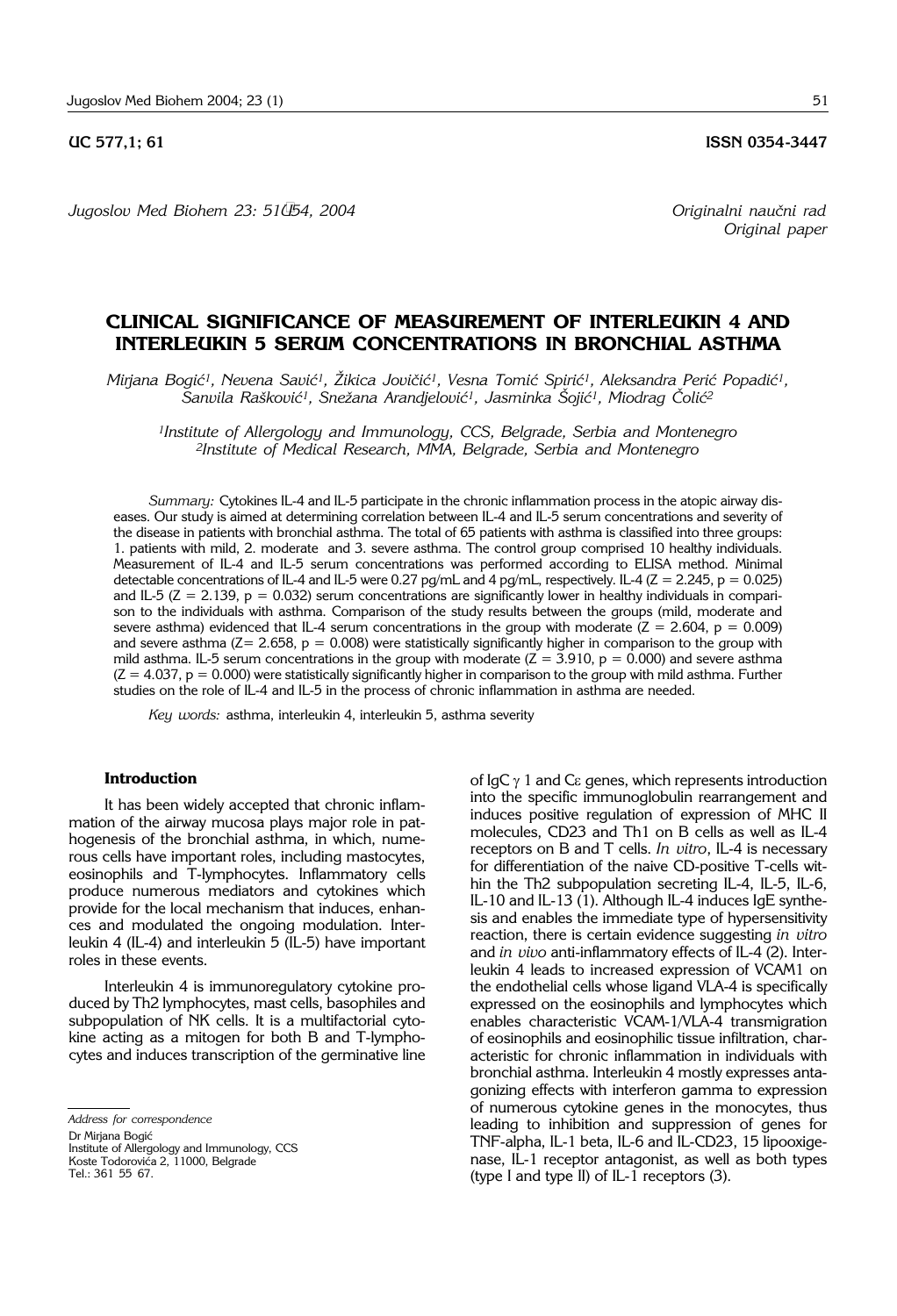Interleukin 5 is 20 kD cytokine that belongs to 4 alpha helix cytokine family. Together with IL-3, IL-4 and GM-CSF it is found in the human chromosome 5. T-cells, mast cells and eosinophils are the sources of IL-5. Interleukin 5 is secreted only by the activated, not by inactive T-cells, specifically Th2 subpopulation. Using this mediator, lymphocytes regulate function of eosinophils. On the other hand, autocrine production of IL-5 by eosinophils contributes to the chronicity of inflammation through constant mobilization and activation of these cells (4). It is believed that circulating cells tend to gain increased capacity to secrete IL-5 when they come into the lungs, where they are stimulated by other cytokines as well, such as IL-2 and IL-17 (5). This mediator performs its functions through the specific IL-5 receptor expressed on the limited number of the target cells (4). Due to the significance of IL-5 in chronic inflammation in asthma and its effects on the eosinophils as the basic cells of chromic inflammation in the airways, IL-5 functions may be summarized as follows: maturation, migration and rapid release of eosinophils from the bone marrow and terminal differentiation of precursor cells; transmigration of eosinophils across vascular endothelium and prolongs survival of eosinophils reducing apoptosis.

The study is aimed at determining possible differences in IL-4 and IL-5 serum concentrations in different degrees of severity of the bronchial asthma.

### **Material and Methods**

The study included the total of 65 patients with bronchial asthma and control group composed of 10 healthy individuals. Based on the severity of the clinical picture, the patients were classified into three groups:

- 1. Mild bronchial asthma (intermittent and mild, persistent)  $(n=19)$ .
- 2. Moderate asthma (moderately severe, persistent)  $(n=11)$ .
- 3. Severe persistent asthma (n=35).

Diagnosis of bronchial asthma was established based on the adopted criteria of the International consensus on diagnosis and therapy of bronchial asthma from 1995 (revised in 2002) (6).

Asthma classification according to severity of the disease is determined based on the clinical findings and pulmonary function findings as measured using the apparatus Autospir Discom-14 Chest Corporation Tokyo, Japan.

IL-4 and IL-5 serum concentration measurement is performed according to ELISA method (commercial kit Cytoscreen Immunoassay KIT Human IL-4 and IL-5 Biosource International, USA), pursuant to the manufacturer's instructions. Minimal detectable concentrations of IL-4 and IL-5 are 0.27 pg/mL, and 54 pg/mL, respectively, also based on the manufacturer's recommendations (7). Measurement of IL-4 and IL-5 serum concentrations was performed according to ELISA method.

# *Statistics*

Database and statistical analysis were performed using SPSS 7.5 package for Windows. Analysis of the obtained data, i.e., comparison of differences between the two groups with respect to the non-parametric properties was performed using chi square test and Mann-Whitney test. In case of comparison of differences between three or more groups of data, variance analysis according to Kruskal Wallis was used (8, 9).

### **Results**

The study included the total of 65 patients with asthma with approximately the same distribution of both males (32 subjects, 49.23%) and females (33 subjects, 50.77%) and average age of mean  $=$  34.73 years. The control group comprised 10 healthy individuals. Serum concentrations of IL-4 ( $Z = 2.245$ ,  $p =$ 0.023) and IL-5 ( $Z = 2.139$ ,  $p = 0.032$ ) were significantly lower in healthy individuals in comparison to the group with bronchial asthma (see *Table I*).

Comparison of the study results between the groups (mild, moderate, severe asthma) evidenced that serum concentrations of IL-4 and IL-5 in groups with moderate and severe asthma were statistically significantly higher in comparison to the group with mild asthma. Significantly higher serum concentrations of IL-4 were found in the group of patients with moderate asthma in comparison to the group with mild asthma  $(Z = 2.604, p = 0.009)$ . Concentrations of IL-4 were statistically significantly higher in the group with severe asthma in comparison to the group with mild asthma

Table I. IL-4 and IL-5 concentrations in patients with bronchial asthma and helthy individuals.

|      |                | ASTHMA   |          |          |
|------|----------------|----------|----------|----------|
|      | CONTROL        |          |          |          |
|      |                | Mild     | Moderate | Severe   |
|      | $GROUP (n=10)$ | $(n=19)$ | $(n=11)$ | $(n=35)$ |
| IL-4 |                |          |          |          |
| Mean | 0.15           | 0.45     | 1.38     | 2.47     |
| SD   | 0.22           | 1.13     | 3.23     | 11.94    |
| Med  | 0.00           | 0.00     | 0.51     | 0.39     |
| Min  | 0.00           | 0.00     | 0.00     | 0.00     |
| Max  | 0.53           | 4.41     | 11.10    | 71.00    |
| IL-5 |                |          |          |          |
| Mean | 10.70          | 8.62     | 60.00    | 40.70    |
| SD   | 11.82          | 15.74    | 46.98    | 39.70    |
| Med  | 7.23           | 1.88     | 37.40    | 30.16    |
| Min  | 0.00           | 0.00     | 10.50    | 0.00     |
| Max  | 31.54          | 64.30    | 126.71   | 156.02   |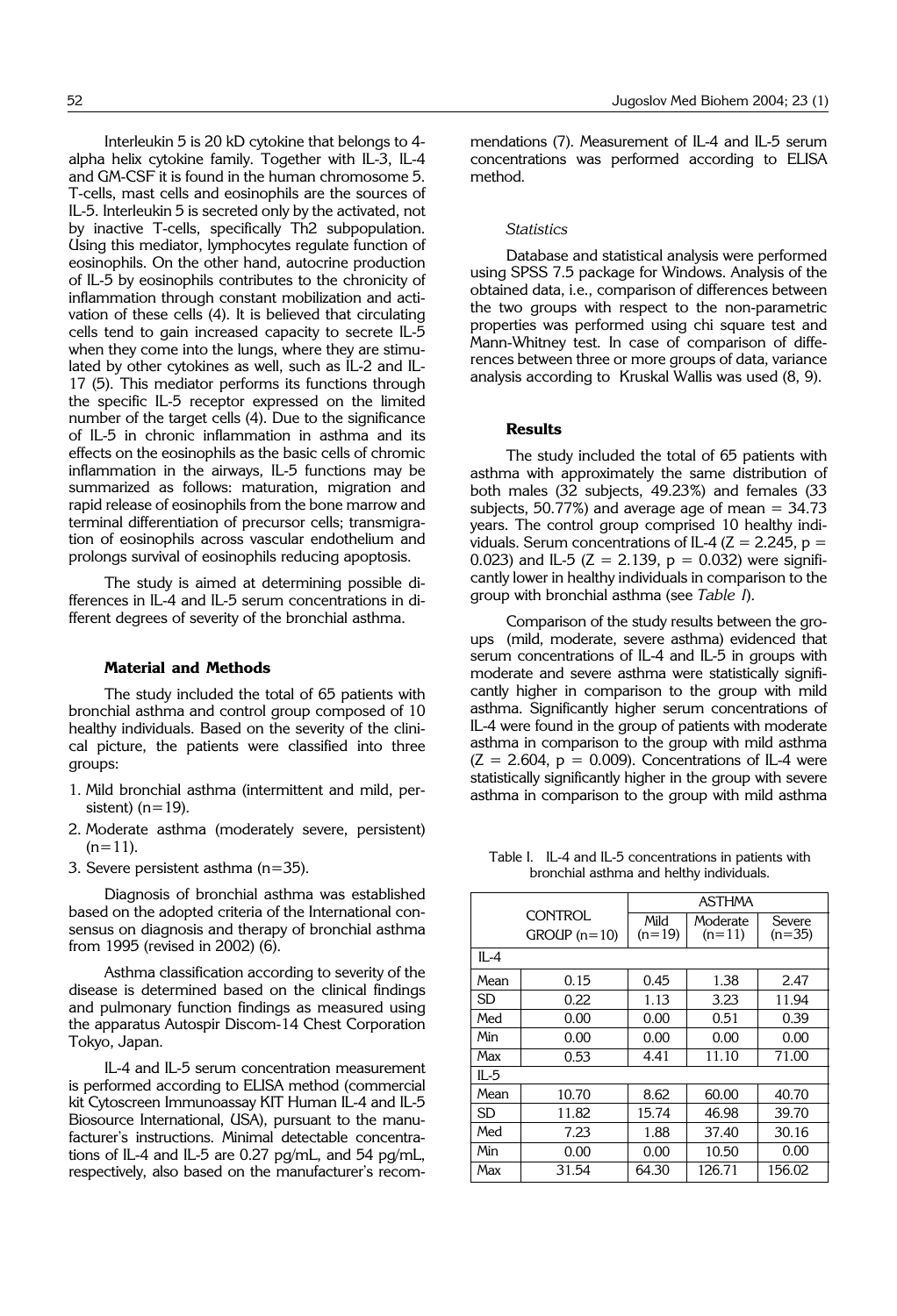$(Z = 2.658, p = 0.008)$ . No statistically significant difference in IL-4 serum concentrations was found in patients with severe asthma in comparison to the group with moderate asthma (Z = 0.684, p = 0.494) (*Table I*).

Significantly higher IL-5 serum concentrations were found in the group of patients with moderate asthma in comparison to the group with mild asthma  $(Z = 3.910, p = 0.000)$ . As for the group with severe asthma, IL-5 serum concentrations were statistically significantly higher in comparison to the group with mild asthma ( $\overline{Z} = 4.037$ ,  $p = 0.000$ ). Finally, no statistically significant difference in IL-5 serum concentrations was found between patients with severe and moderate asthma (Z = 1.236, p = 0.216) (*Table I*).

## **Discussion**

Our study is aimed at determining correlation between IL-4 and IL-5 serum concentrations and severity of the disease, i.e., whether measurement of the cytokines in the serum may have diagnostic value in assessment of the degree of disease severity as well as predictive value.

There is only small number of papers on measurement of serum IL-4 and IL-5. Motojima et al (7) determined IL-5 serum concentrations in 78 asthma patients (the control group comprised 30 healthy individuals). Results of the study revealed that IL-5 serum concentration in asthma patients was statistically significantly higher in comparison to  $IL-5$  concentration values in the healthy controls. Comparison of the study results between the groups (mild, moderate and severe asthma) shows that IL-5 serum concentrations are significantly higher in the group with moderate and severe asthma in comparison to the group with mild asthma. IL-5 serum concentrations obtained during the remission period were significantly lower than IL-5 values measured at the time of disease exacerbations.

Alexander et al (10) measured IL-5 serum concentrations in 29 patients with stable steroid-dependent severe asthma and evidenced detectible IL-5 serum concentration in 15 patients (53%), while it was completely undetectable in the healthy controls.

Oymar et al (11) determined IL-5 serum concentrations in 44 children aged between 12 and 84 months with mild and moderate asthina both during symptomatic and asymptomatic phase of the disease. Detectible IL-5 values were found in 8 out of 15 children with acute asthma, while all the samples obtained from children with stable asthma as well as from the controls were negative.

Matsumoto et al (12) determined serum IL-4 concentrations as well as concentrations of soluble FceRII and soluble IL-2 receptor in 77 individuals with mild and moderate asthma and in 75 healthy controls. They evidenced higher values of all the above-mentioned immunological markers in sera of the asthma patients in comparison to the healthy controls. Hashimoto et al. (13) also found significantly higher IL-4 serum concentrations in patients with bronchial asthma in comparison to those obtained in healthy controls.

The study conducted by Hacken et al (14) also verified significantly higher IL-4 and IL-5 serum concentrations in 17 patients with asthma in comparison to concentrations of the cytokines in healthy controls, however they have failed to evidence correlation between IL-4 and IL-5 concentrations and parameters of clinical manifestations of asthma.

In our study, significantly lower IL-4 and IL-5 serum concentrations were found in the group of healthy controls in comparison to the group with bronchial asthma. IL-4 and IL-5 serum concentrations in patients with moderate and severe asthma were significantly higher in comparison to those obtained in the group with mild asthma.

Lack of significant difference in IL-4 and IL-5 serum concentrations between patients with moderate and severe asthma supports the attitudes of the majority of authors considering that the groups with these forms of asthma may be practically treated during the studies as one common group of patients with prominent and advanced inflammation which is significantly different from inflammation found in mild asthma.

These results might be indicative of different degrees of the disease (disease severity) with their underlying degrees of chronic inflammation also being different, and IL-4 and IL-5 as possible markers. The above concept is consistent with already accepted fact that order of events in asthma-initial inflammation (regardless of possible allergic background) characterized by cells and mediators (cytokines or others), followed by hyperreactivity of airways and disease manifestations (clinical picture).

It may be concluded that the results of our study are consistent with other results reported so far, suggesting that cytokines IL-4 and IL-5 obviously represent good markers of chronic inflammation of the lower airways in bronchial asthma. Their application for the diagnostic as well as predictive purpose may be reasonably recommended, however only within the research projects for the time being. Additional studies on the role of IL-4 and IL-5 in chronic inflammation associated with asthma are needed.

*Acknowledgement:* The study was sponsored by the Hemofarm Pharmaceutical Company.